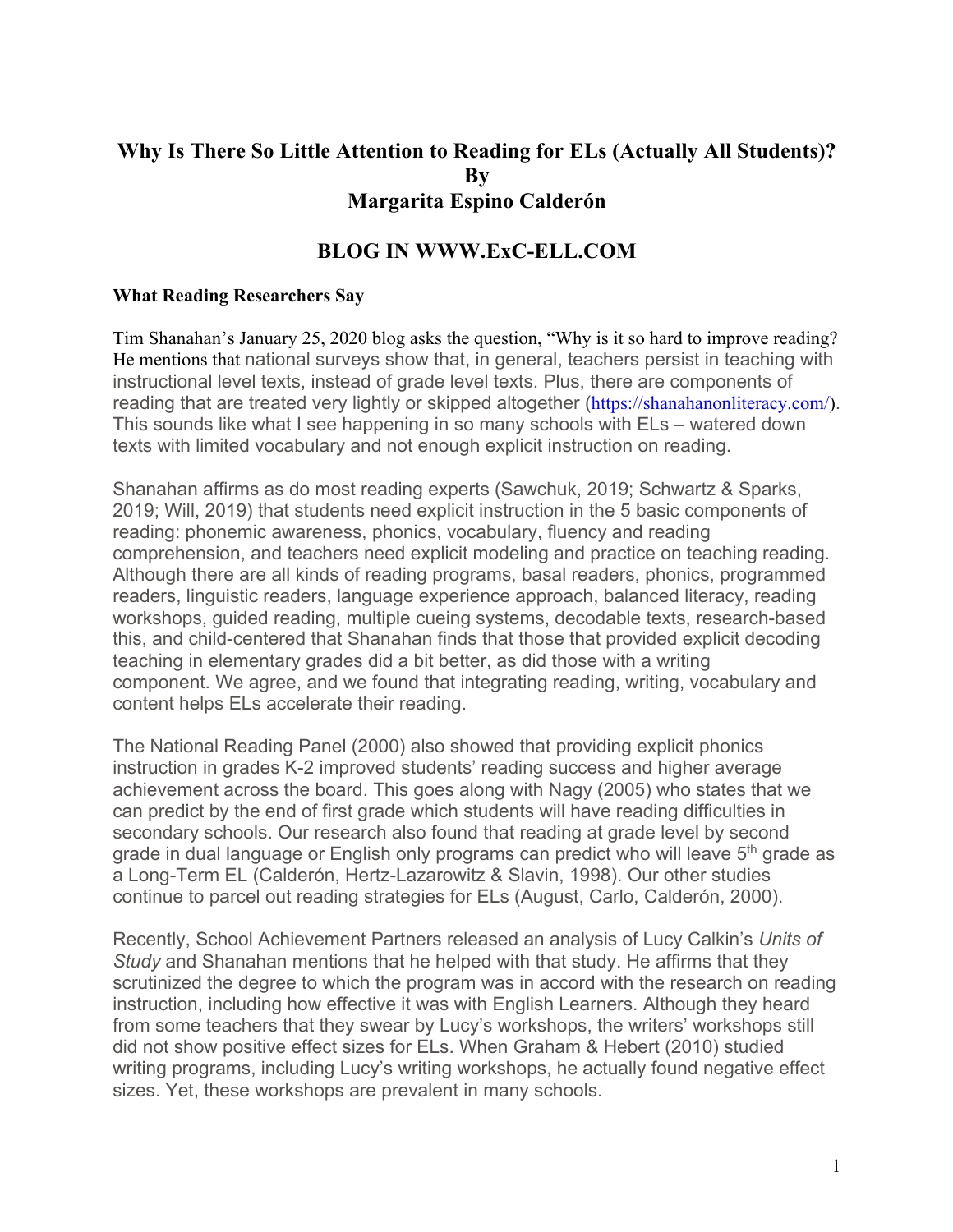In essence, Shanahan finds that Lucy's program and the current trends in reading instruction and reading programs might teach reading in some way but not the type of reading that is necessary today: "Reading is deeply implicated in our academic, economic, civic, and social lives. Achieving the levels of reading that we have in the past is insufficient." After reading Shanahan's blog, I began to wonder, is this why the country is doing so badly in reading as compared to other countries?

We need to do so much better! Particularly to prevent Long-Term ELs in elementary schools and to do more to improve their reading in secondary schools.

## **The Carnegie Study on Reading for ELs**

The question "Why is it so hard to improve reading?" is similar to the question the Carnegie Corporation of New York asked fifteen years ago when they funded us to conduct a five-year study focused on ELs. "Why are ELs lacking in reading comprehension?

My Johns Hopkins University colleague, Rachel Hertz-Lazarowitz from Haifa University, and I had already conducted an experimental/control five-year study on reading in dual language schools in Ysleta ISD in El Paso, Texas. This study called Bilingual Comprehensive Reading and Composition (BCIRC) showed great results when the five key reading strategies nested in Cooperative Learning were compared to the usual textbook reading and other district's reading approaches. The same reading texts were used by both cohorts in order to control for that variable. Students were matched by proficiency level and schools were comparable in socioeconomic status. Students in BCIRC were able to transition out of EL status by 4<sup>th</sup> grade and continued to do well in State tests into middle school as compared to control students who mostly remained at EL status.

The success of the reading approach for the experimental group (which integrated vocabulary, reading, writing and cooperative learning) in elementary schools became the cornerstone for the five-year Carnegie study in secondary schools. The same methodology was used to test what is now called ExC-ELL (Expediting Reading Comprehension for English Language Learners). It was tested comparing matched schools in New York City and in Kauai. Students in the experimental schools outperformed their control peers on the Gates-MacGinitie Vocabulary and Reading Tests and school district exams. ExC-ELL was implemented as a whole-school approach and the schools went from the lowest performing to exemplary in two years. BCIRC and ExC-ELL are **the only EL instructional models** that have been empirically tested and have shown evidence.

# **BCIRC and ExC-ELL are the only empirically tested and evidence-based models for EL instruction.**

Thus, ExC-ELL was born.

We worked with teachers and administrators in NYC and Kauai to build its components and test them in different content classrooms. Simultaneously, we came up with a classroom observation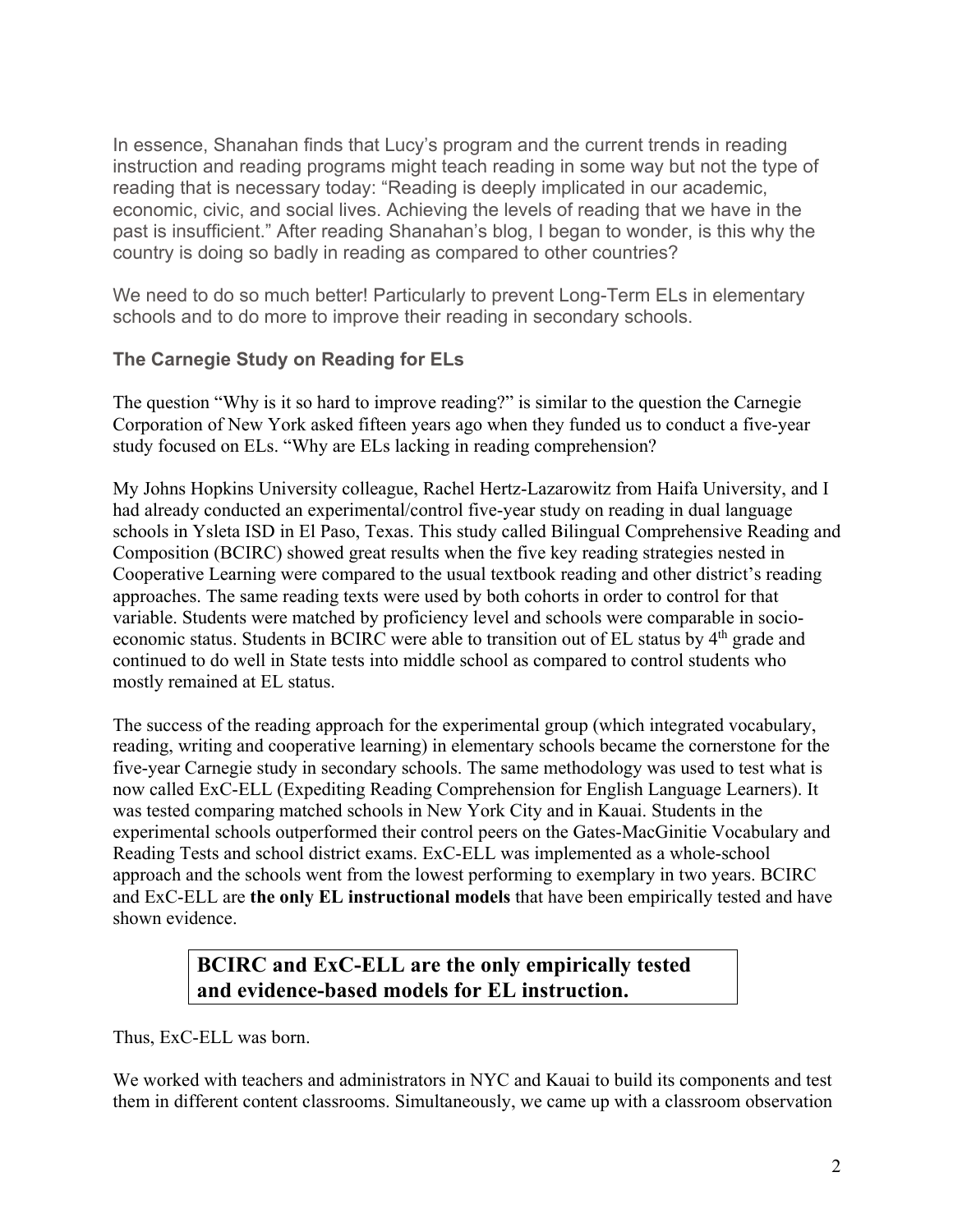protocol and we invited teams of principals, superintendents, coaches and teachers to help validate and determine reliability. The same process was used to construct the three-day professional development model/program on instructional strategies for teachers and administrators, and the two additional days for principals and coaches on how to coach and support teachers.

Back in 2007, we noticed that one of the five components identified by the National Reading Panel, vocabulary, was not receiving sufficient attention in most traditional reading programs, especially for ELs. Therefore, we developed a way to preteach five key words before reading. These words came from the reading passages the students were about to read. This helped ELs enter the reading with more confidence and ability. Vocabulary and discourse became a precursor into reading. Unfortunately, teaching vocabulary has become an end in itself in many cases. Once teachers preteach five or so words, the most important component is dropped – student reading. Without reading, words are forgotten, meaning is not clarified, and discourse (talking, discussing, arguing, etc.) never develops. Worse yet, the content that students are to read and learn from reading is not understood nor learned. Moreover, if teachers are not explicitly teaching students to read with the twelve reading components as described by ExC-ELL, academic writing is stifled or suppressed.

Large gaps between multilingual learners and general education peers still persist. Much has been done to create awareness of the importance of vocabulary/academic language in most schools and even in textbook series. We are delighted about that. Nevertheless, it is only 1/12 of a comprehensive approach to EL success. Now, our attention needs to be on in-depth reading skills to expedite success. ExC-ELL reading strategies can be incorporated into any textbook sequence or existing instructional models that up to now have only afforded ELs modicum success. **It's time to do better! Don't you think?**

#### REFERENCES

- August, D., Calderón, M. & M. Carlo. (2000). *Transfer of Reading Skills from Spanish to English: A Study of Young Learners.* Report ED-98-CO-0071 to the Office of Bilingual Education and Minority Languages Affairs, U. S. Department of Education.
- Calderón, M. E. (2007). *Teaching reading to English language learners, Grades 6-12: A framework for improving achievement in the content areas.* Thousand Oaks, CA: Corwin Press.

https://www.carnegie.org/search/?q=Margarita+Calderon&per\_page=25&per\_page=25

- Calderón M.E. & Minaya-Rowe, L. (2011). *Preventing Long-Term English Language Learners: Transforming schools to meet core standards.* Thousand Oaks, CA: Corwin Press.
- Calderón, M.E., Hertz-Lazarowitz, R. & R.E. Slavin. (Nov. 1998). Effects of Bilingual Cooperative Integrated Reading and Composition on students making the transition from Spanish to English reading. *The Elementary School Journal*, Vol. 99, No. 2. http://www.journals.uchicago.edu/doi/abs/10.1086/461920. Also found in the What Works Clearinghouse: https://ies.ed.gov/ncee/wwc/EvidenceSnapshot/47